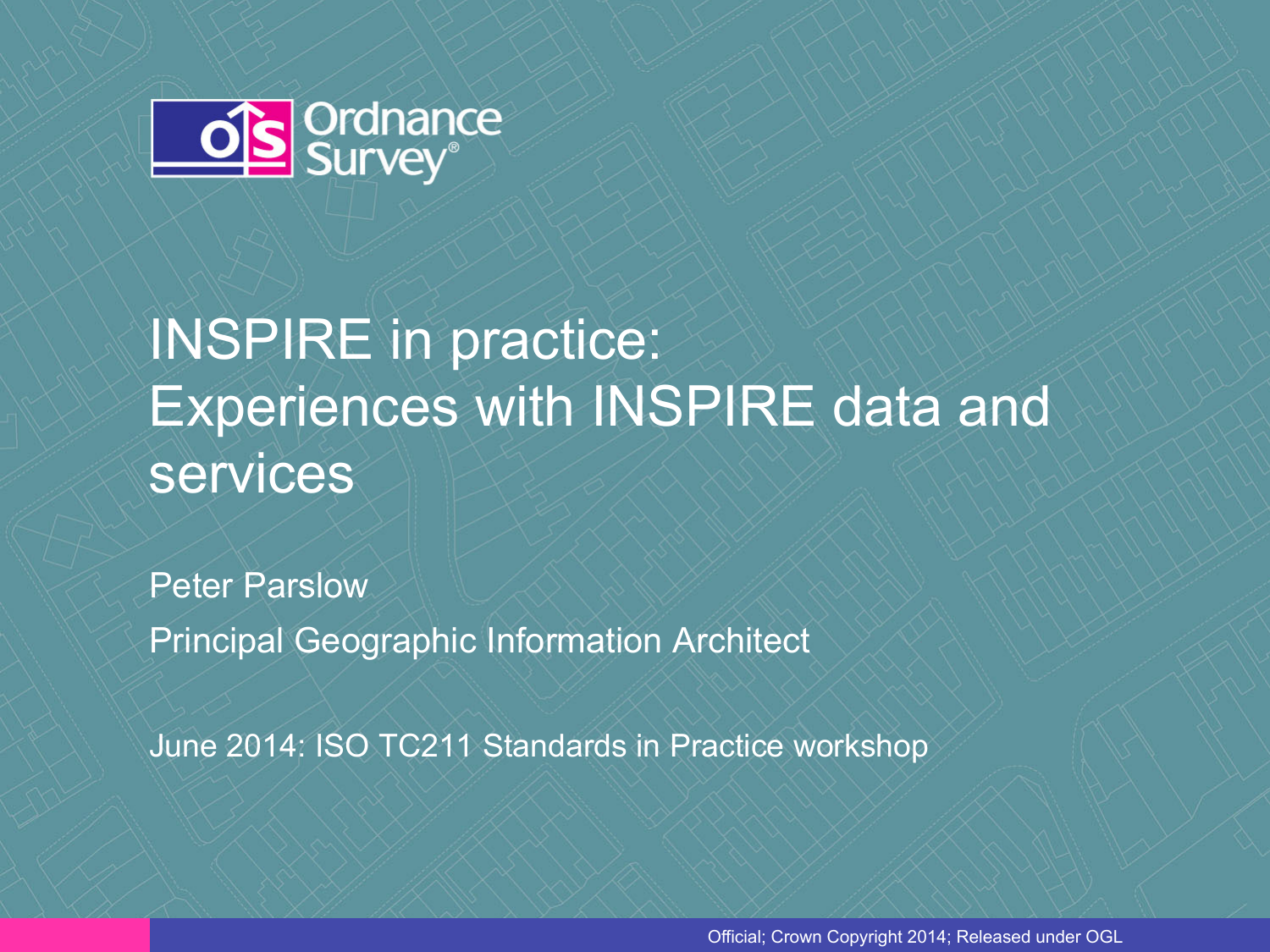

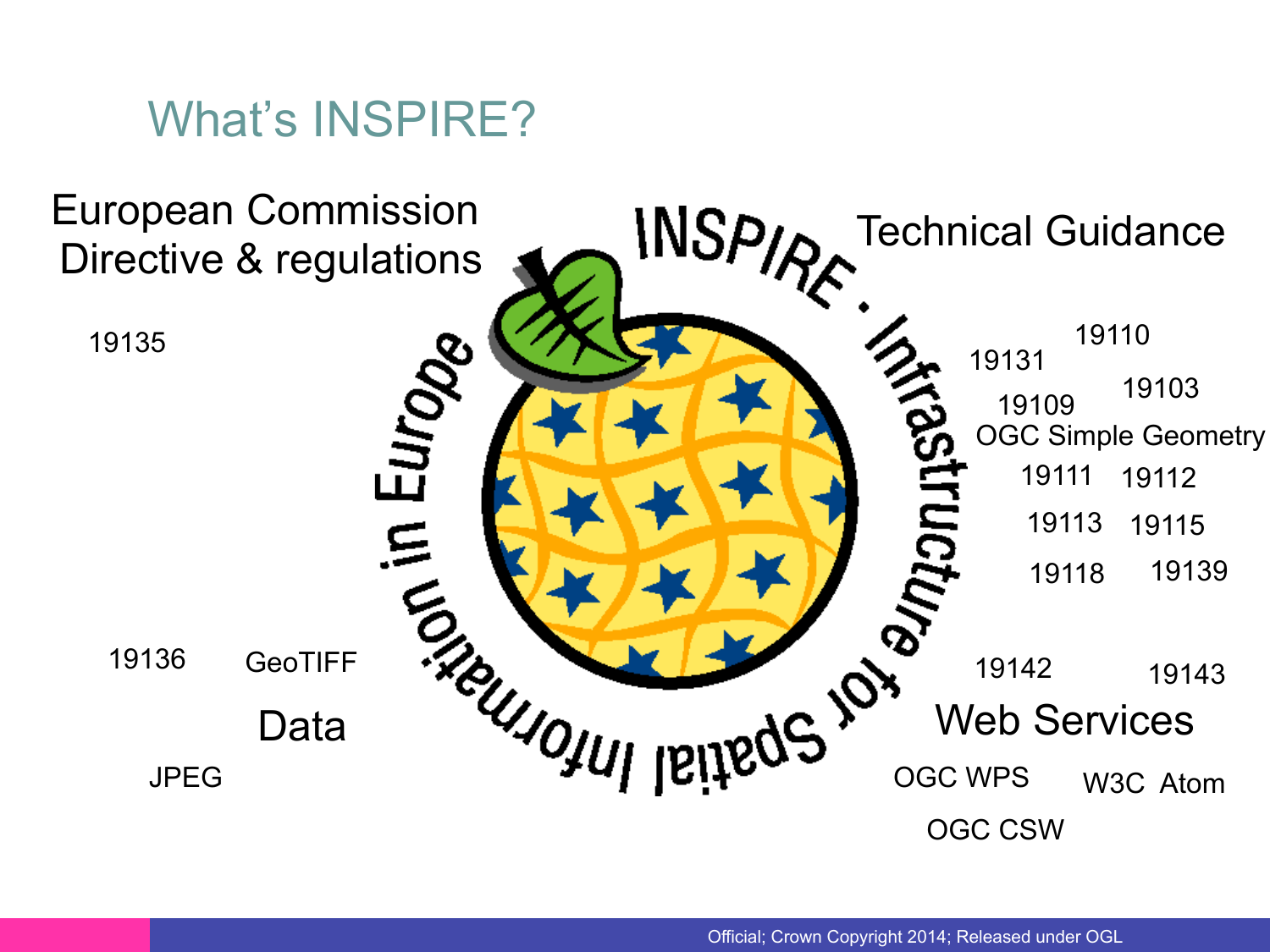What's this presentation?



**OGC / OS Plugfest (UKIAP)**  Dec 2013/March 2014

# OS **Insight C** Hackday, February 2014

23 companies; 14 'desktop' software; 6 server software 4 ISO 19128 servers; 3+ ISO 19136 datasets; 4 ISO 19142 servers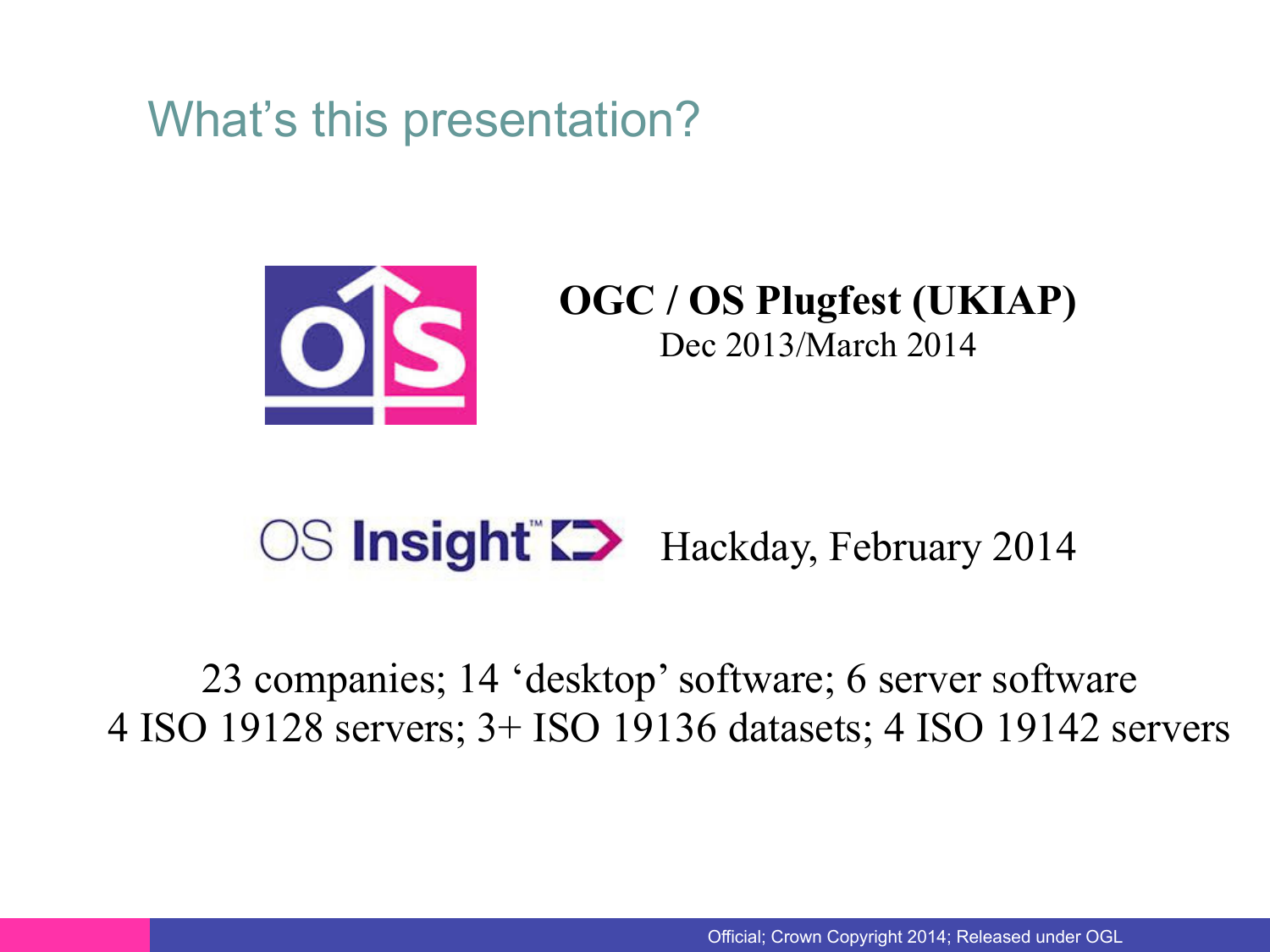#### **Summary**

- ISO 19128 Web Mapping Service
	- Well supported by server software
	- *In spite of this being a 2005 ISO standard, some client software still only supports OGC's 2001 WMS 1.1*
	- Also, service operators often prefer OGC's tiled spec: WMTS
- ISO 19136 Geography Markup Language
	- A simple subset is well supported, roughly as defined by OGC Simple Features Profile
	- *In spite of this being a 2007 ISO standard, some software still only supports (a subset of) OGC's 2002 GML 2.1*
- ISO 19142 Web Feature Service
	- Reasonable support server side, but rarely implemented
	- BECAUSE only one client even claimed to support it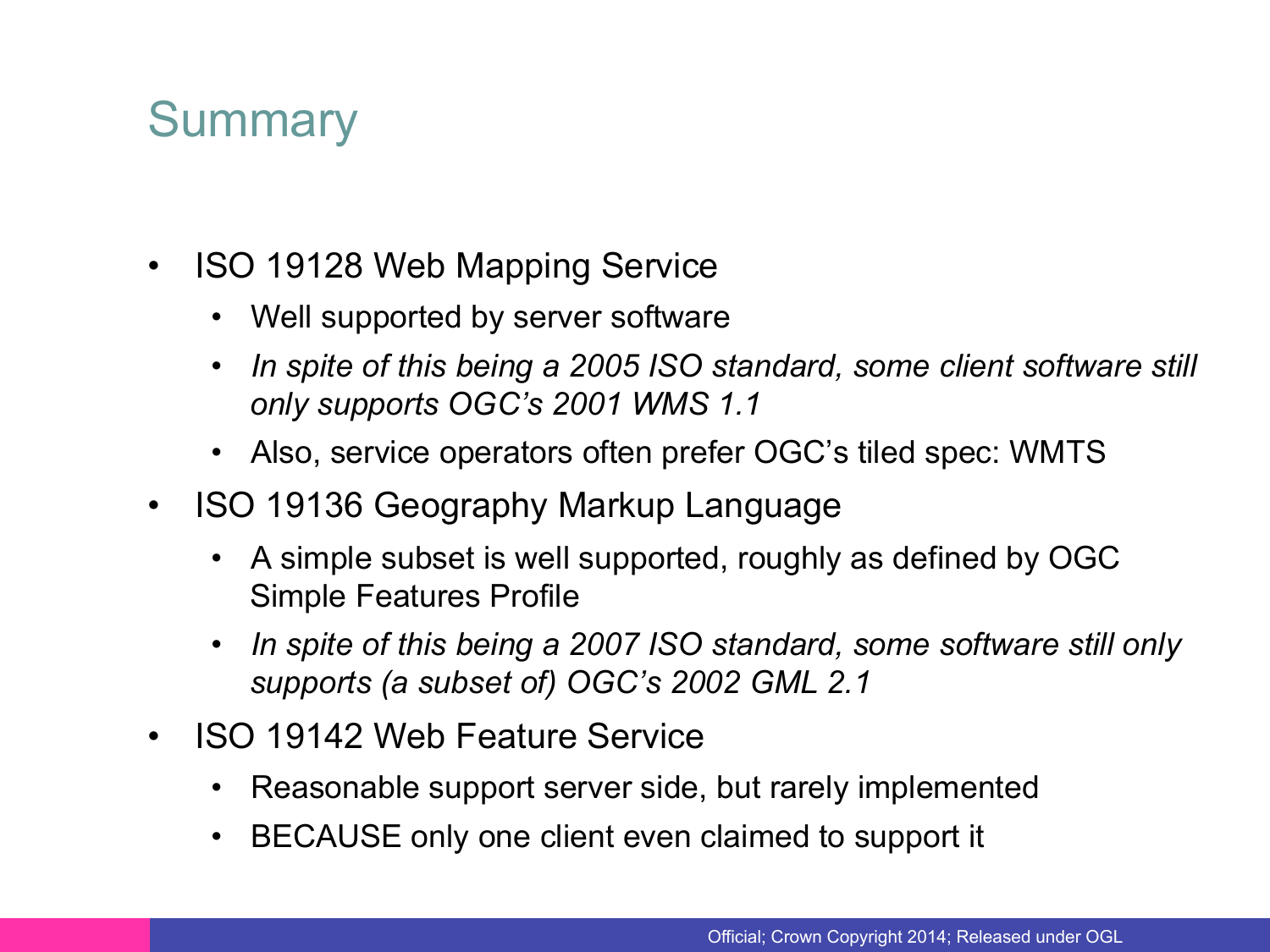## ISO 19128 WMS

• Client software from

Autodesk, CADCorp, Intergraph, Envitia, Esri, OSGeo, Pyxis, QGIS Worked well with server software from Caris, Esri, Intergraph, MapServer, OSGeo

- *BUT* 
	- Some clients prefer OGC WMS 1.1
	- Many server operators prefer OGC WMTS (due to a more predictable server load?)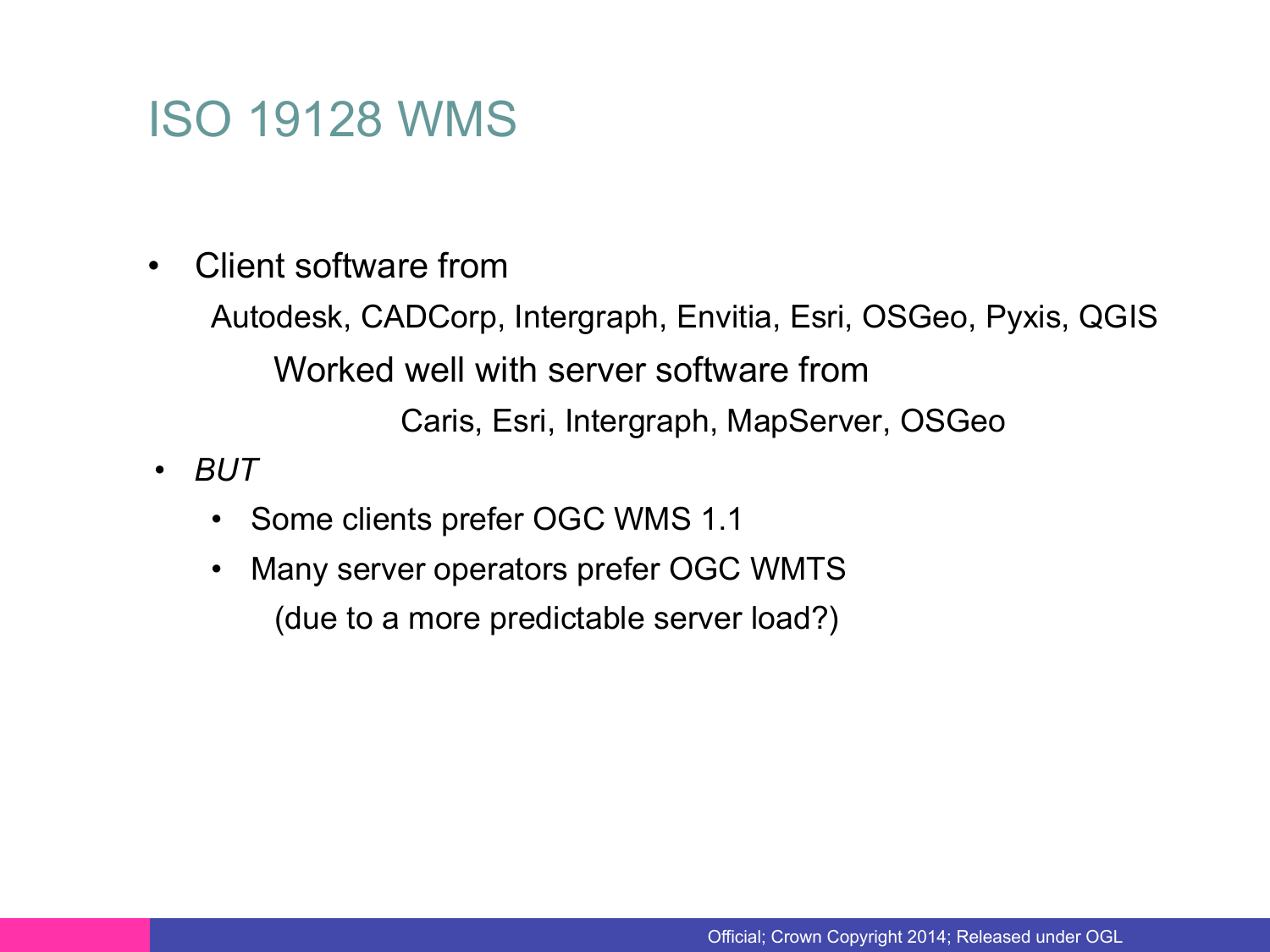## ISO 19136 GML

• Desktop & server software from

Astun, Autodesk, CADCorp, Intergraph, Envitia, Esri, MapBox, MapMaker, OSGeo, Pyxis, QGIS, Safe Software, Snowflake Worked well with *simple* data created by software from Safe Software & Snowflake

- Most software can't handle multiplicity > 1
- *Therefore preference for OGC Simple Features level 0*
- Some software can't handle coordinates in 3D
- Most software hardly uses the XSD
- No software used the GML 'wrapper' of grid data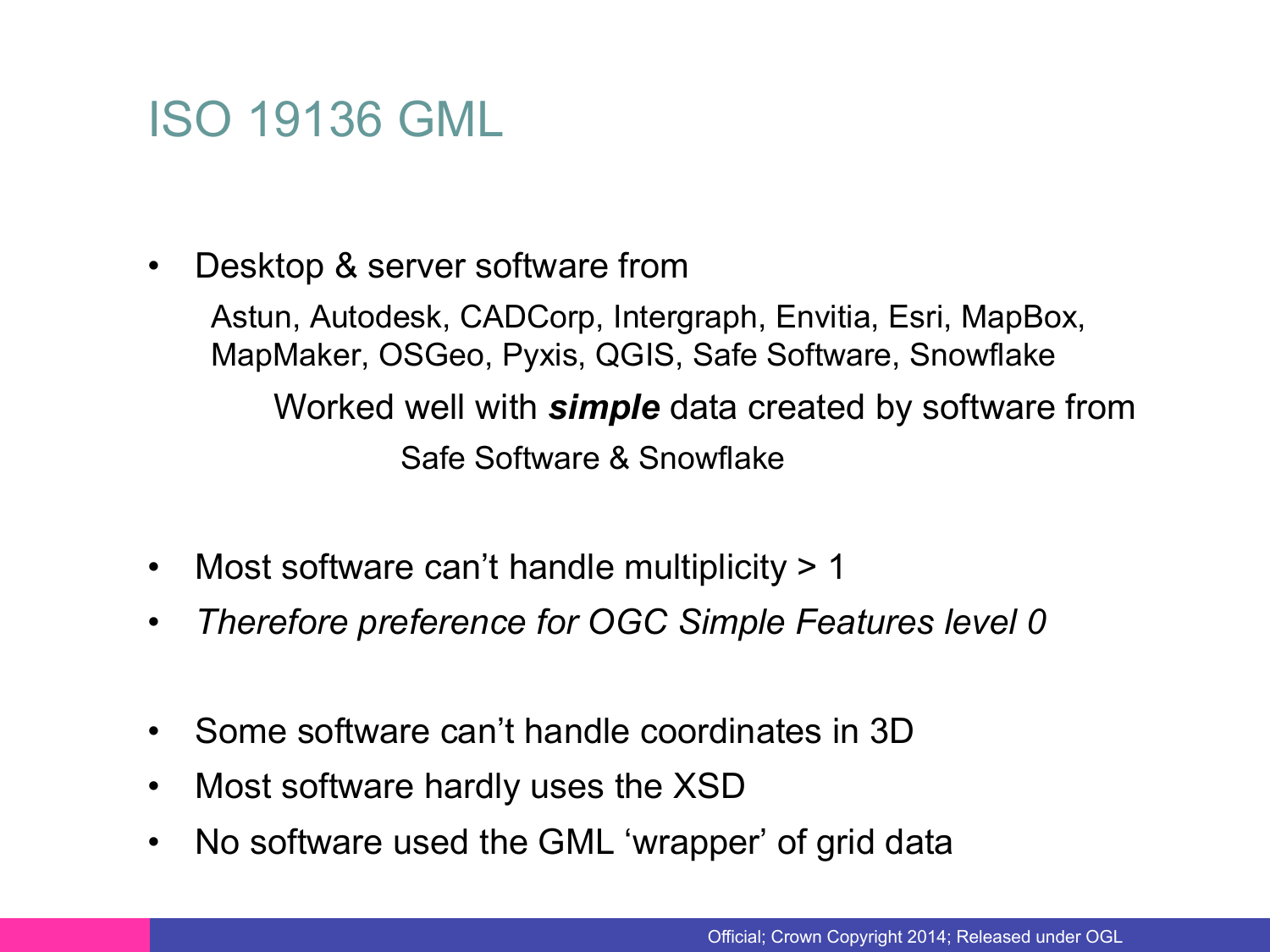#### ISO 19142 WFS

• Client software from

Esri and QGIS

Worked with *simple data* returned by server software from Caris, OSGeo, Snowflake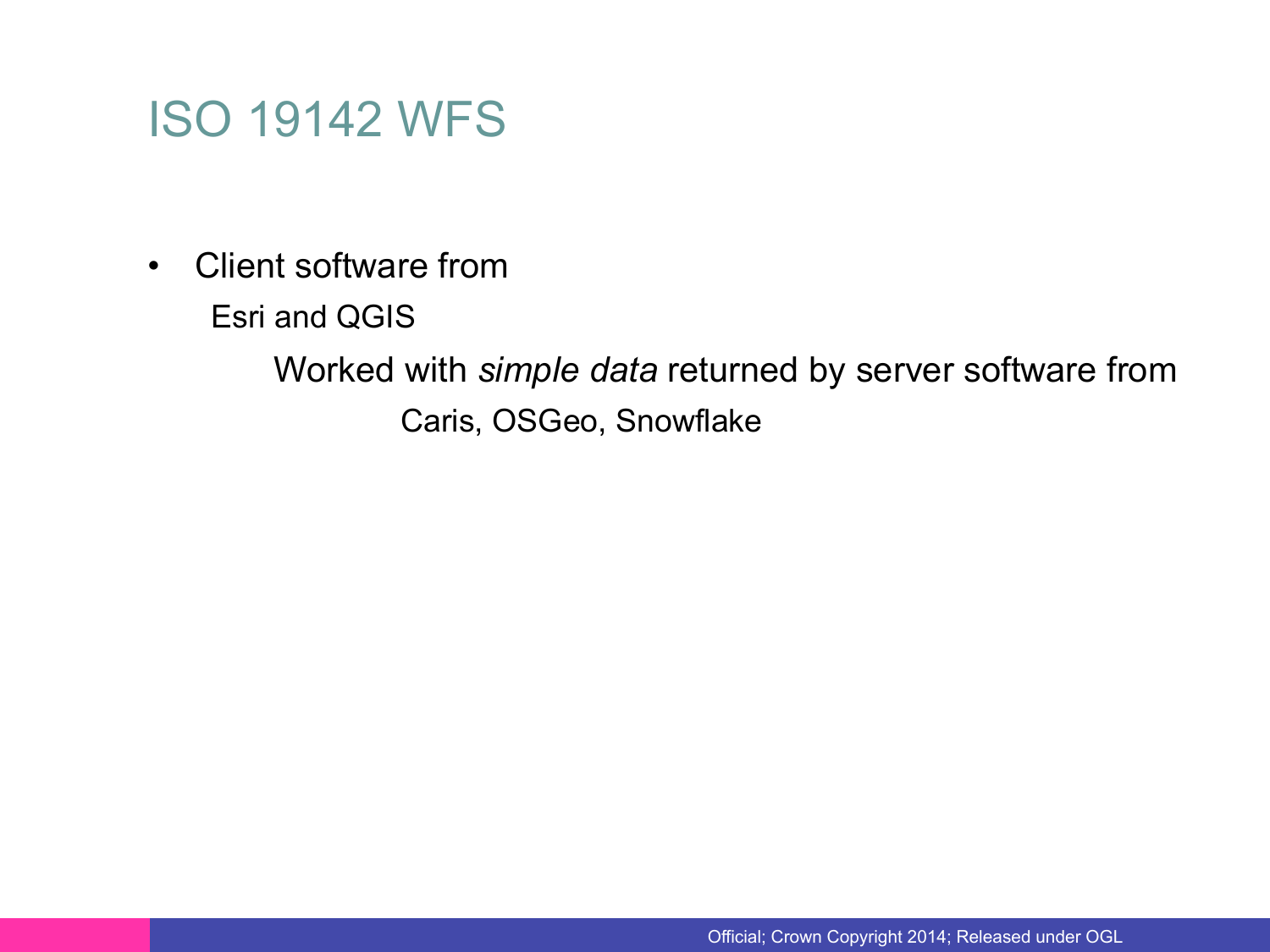#### OGC UK Interoperability Assessment Plugfest

- 9<sup>th</sup> December 2013 and 3<sup>rd</sup> March 2014
- Five scenarios: GML, WMS, WMTS, Cascading WMS, WFS
- Two sprints, with time to fix issues in between
- Eleven companies participated, using nine GIS clients: *Arc, Astun, CadCorp, Helyx, Magellium , Intergraph, QGIS, Snowflake, Safe,*
- We looked briefly at OGC Catalogue Services for the Web, and Web Coverage Services too
- OGC Engineering report & OS 'Best Practices paper' to come (This presentation is from a draft & my own notes on the day)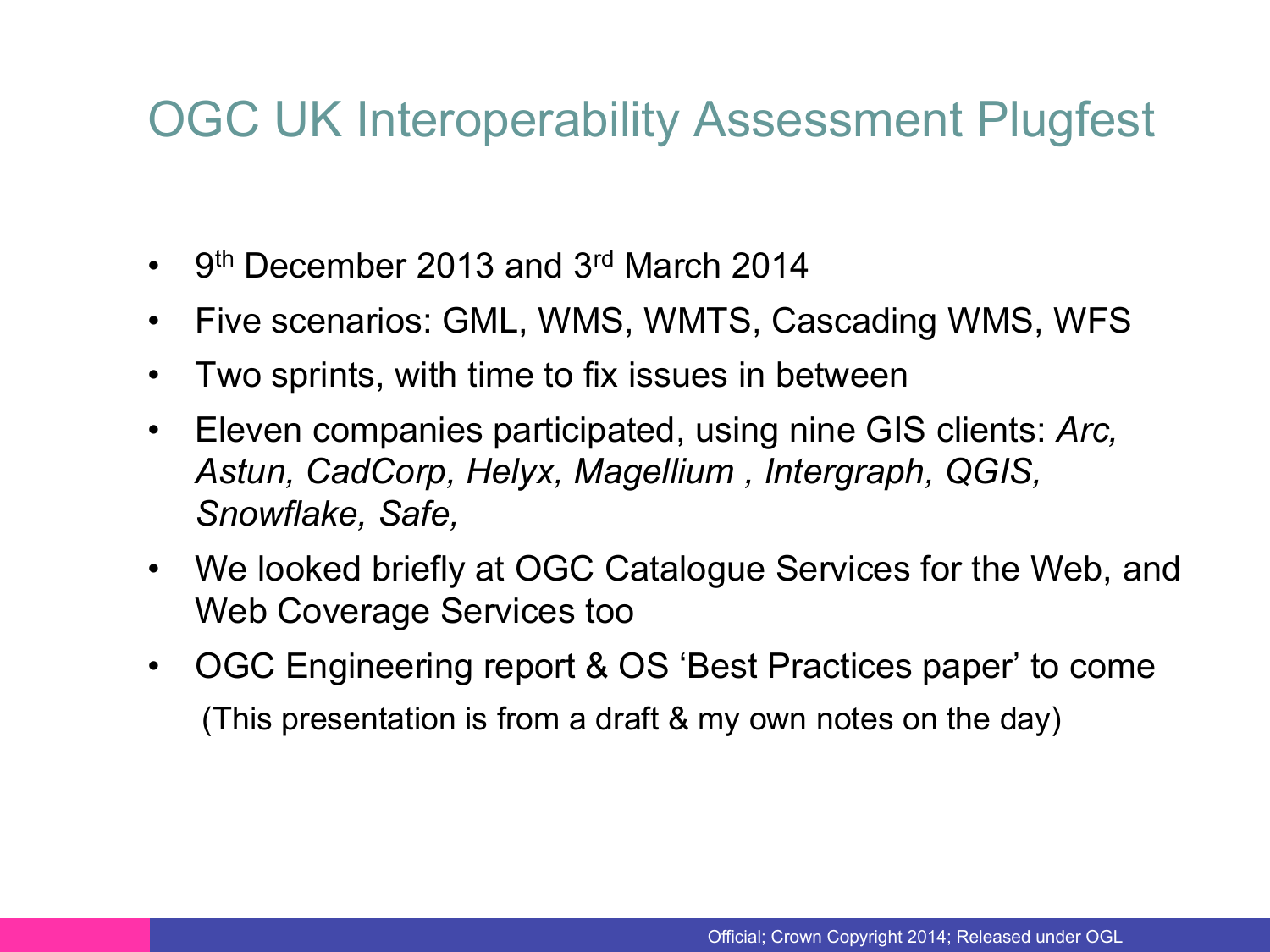# OS Insight Hackday

- Six recent / 'under development' products, including three that are in ISO 19136 GML
- Twelve organisations, seven pieces of software
	- *Five of which could open the ISO GML*
- OS Terrain® vector: easy
- OS Terrain® grid: no one used the GML; loaded ASCII grid
- OS MasterMap® Networks Water layer: easy
	- Simplified INSPIRE Hydrography network specification
	- *except some software can't handle 3D coordinates*
- OS VectorMap® Local 2.0: easy
- (we also looked at a couple of CSV products & a GeoTIFF)
- OS Terrain 50 and OS VectorMap District are open data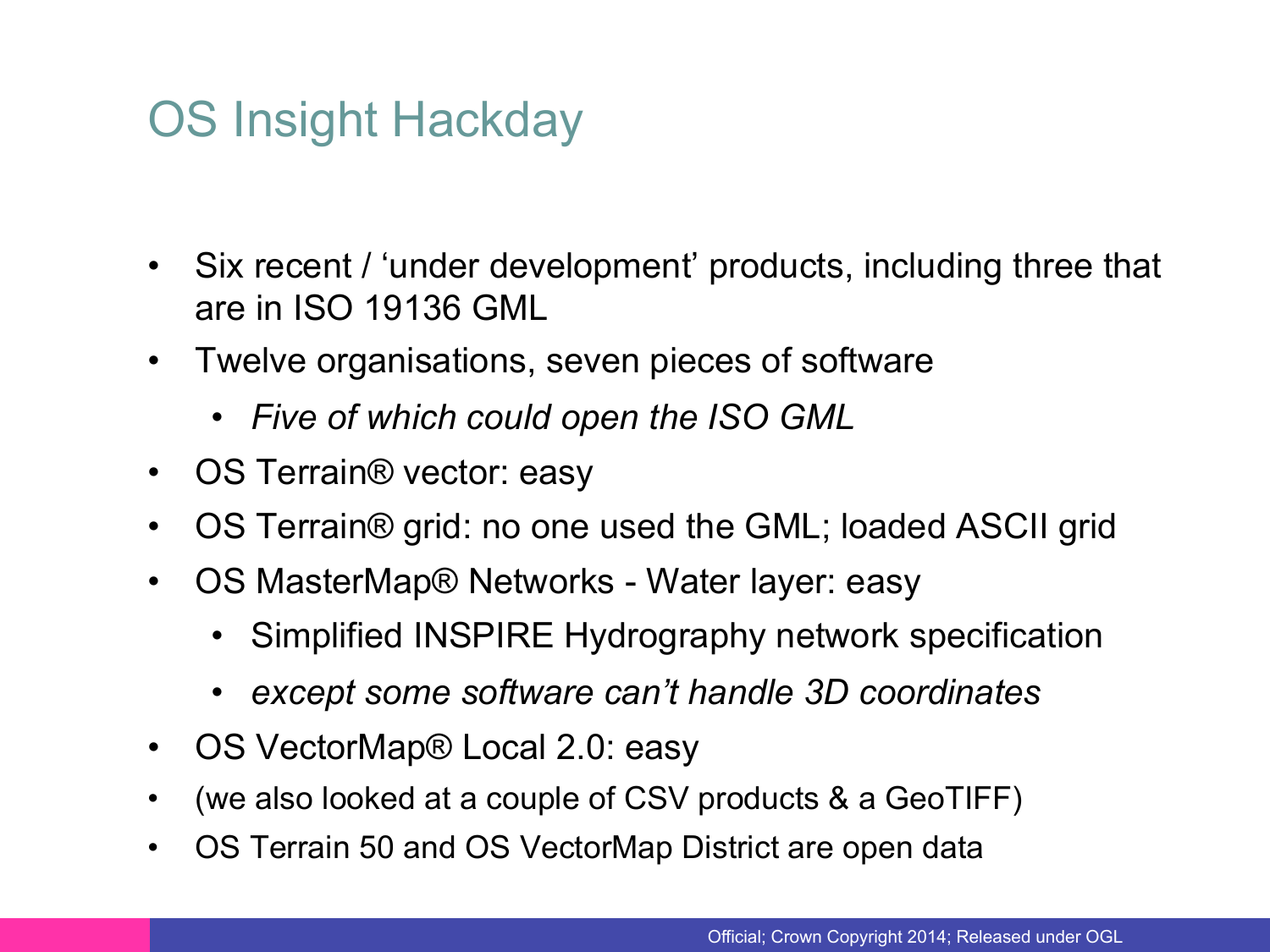# Links for further information

OGL: Open Government Licence

OGC UK Interoperability Assessment Plugfest: http://www.opengeospatial.org/OSplugfest

http://www.ordnancesurvey.co.uk/blog/2013/12/sprint-1-of-the-ukinteroperability-assessment-plugfest/

http://www.snowflakesoftware.com/2013/12/plugfest/

Ordnance Survey's OS Insight programme:

http://www.ordnancesurvey.co.uk/business-and-government/help-andsupport/os-insight/index.html

OS Open Data:

http://www.ordnancesurvey.co.uk/business-and-government/products/ opendata-products.html